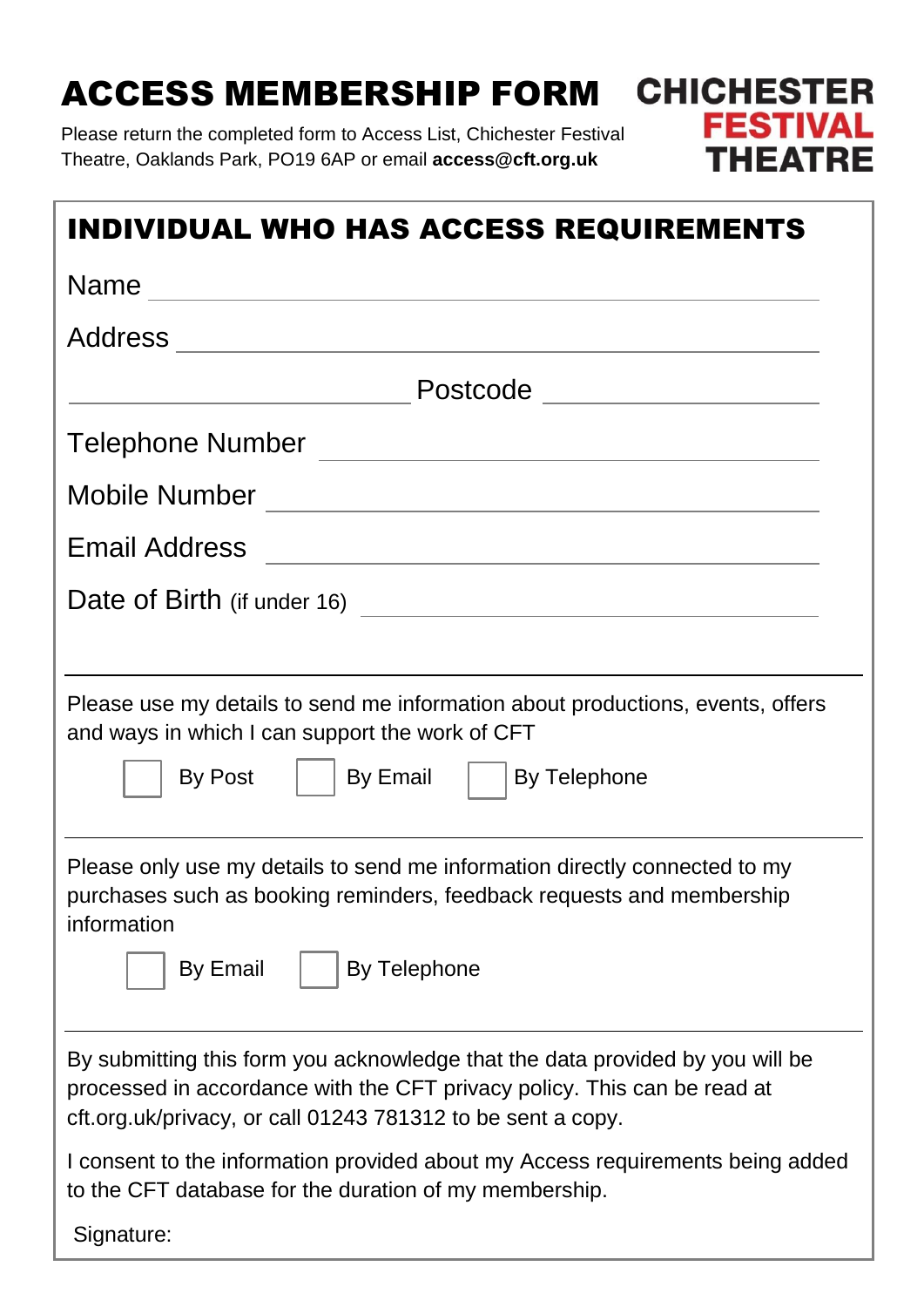# TICKET BOOKER:

If someone, on occasion, books theatre tickets on your behalf (family / friend / group booker), please provide us with their details below. Please continue on a separate sheet if more than 1 person books on your behalf.

| Name experience and the second contract of the second contract of the second contract of the second contract of the second contract of the second contract of the second contract of the second contract of the second contrac |  |
|--------------------------------------------------------------------------------------------------------------------------------------------------------------------------------------------------------------------------------|--|
|                                                                                                                                                                                                                                |  |
| Postcode ——————                                                                                                                                                                                                                |  |
| Telephone Number /// Telephone Number /// Telephone Number ///                                                                                                                                                                 |  |
|                                                                                                                                                                                                                                |  |
|                                                                                                                                                                                                                                |  |
| Please use the above details to send the ticket booker information about<br>productions, events, offers and ways in which they can support the work of CFT<br>By Email<br>By Telephone<br>By Post                              |  |
| Please use the above details to send the ticket booker information directly<br>connected to their purchases such as booking reminders, feedback requests and<br>membership information<br>By Email<br><b>By Telephone</b>      |  |
| By submitting this form you acknowledge that the data provided by you will be<br>processed in accordance with the CFT privacy policy. This can be read at<br>cft.org.uk/privacy, or call 01243 781312 to be sent a copy.       |  |
| The person detailed above has given permission for me to share their information.                                                                                                                                              |  |
|                                                                                                                                                                                                                                |  |
|                                                                                                                                                                                                                                |  |
|                                                                                                                                                                                                                                |  |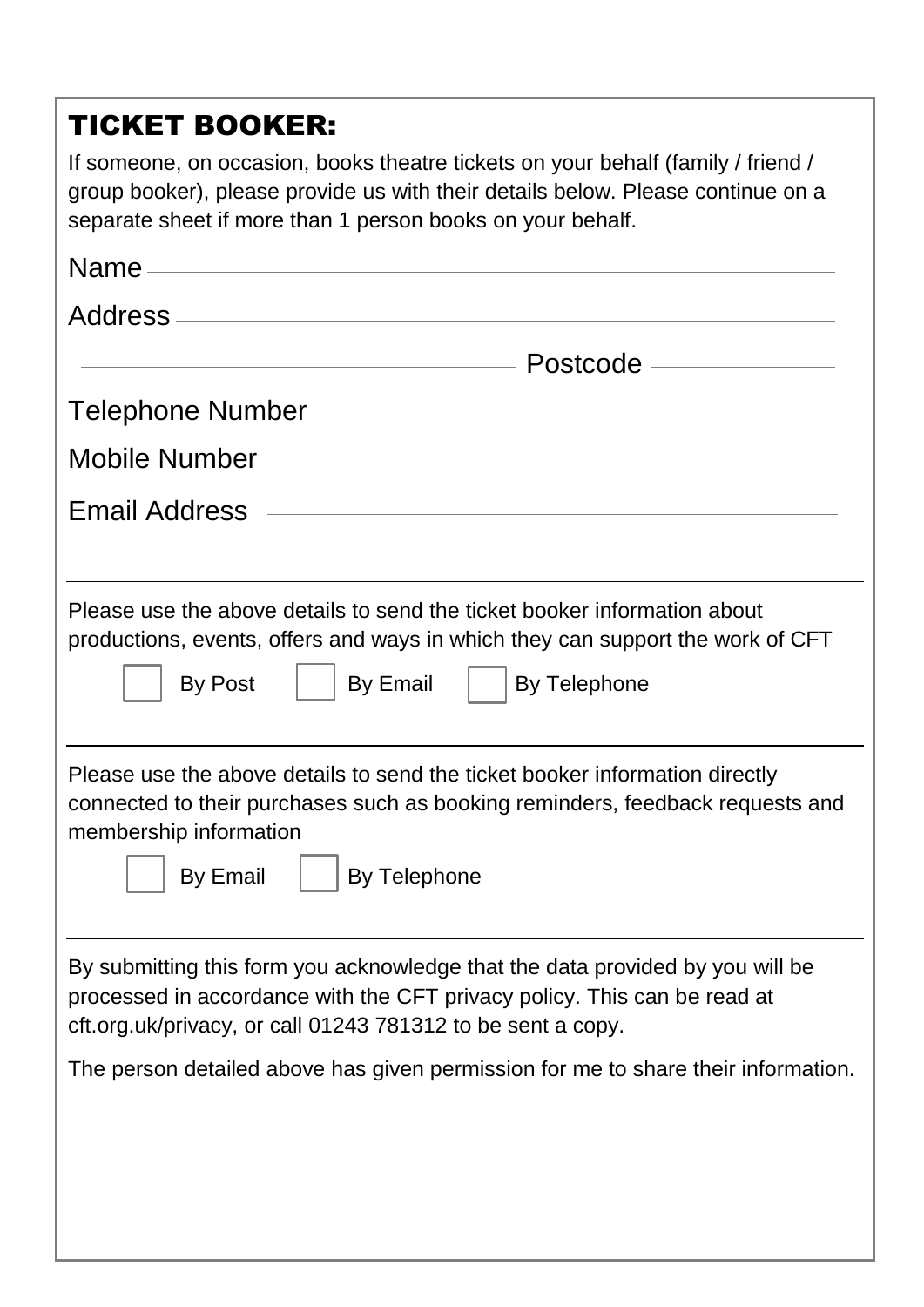# ACCESS REQUIREMENTS: (please tick all that apply)

| <b>SEATING</b>                                             | <b>VISUALLY IMPAIRED</b>                                                                                     |
|------------------------------------------------------------|--------------------------------------------------------------------------------------------------------------|
| I require a Wheelchair Space                               | I require the Audio Description<br><b>Service</b>                                                            |
| I would like to borrow a Wheelchair<br>for my visit        | I would like to attend Touch Tours                                                                           |
| I require an Aisle seat                                    | I require a Braille Cast List                                                                                |
| I require Step Free access to my<br>seat                   | I would like to bring my Guide Dog<br>to the performance                                                     |
| I require a seat close to an Exit                          | I require a Large Print season<br>brochure                                                                   |
| I require a seat close to a Lift                           | I would like to receive an audio<br>season brochure on a CD                                                  |
| I require a seat close to the<br>Accessible Toilet (row L) | I would like to receive an audio<br>season brochure on a USB<br><b>Memory Stick</b>                          |
| <b>HEARING IMPAIRED</b>                                    | <b>OTHER</b>                                                                                                 |
| I require a Captioned performance                          | I prefer to attend a Relaxed<br>Performance                                                                  |
| I require a British Sign Language<br>performance           | I would like to bring my Assistance<br>Dog (not Guide Dog) to the<br>performance                             |
| I require the Loop system                                  | I am on the Autism Spectrum, or<br>have a Sensory or Communication<br><b>Disorder or Learning Disability</b> |
| I require a Sennheiser Listening Unit                      | I am Living with Dementia                                                                                    |
|                                                            | I am interested in CFT Buddies<br><b>Scheme</b>                                                              |
|                                                            | I have no specific needs                                                                                     |

# ESSENTIAL COMPANION:

If you require continual supervision or assistance during your visit you may be eligible for a discounted Essential Companion ticket.

Please mark this box if you require an Essential Companion ticket.